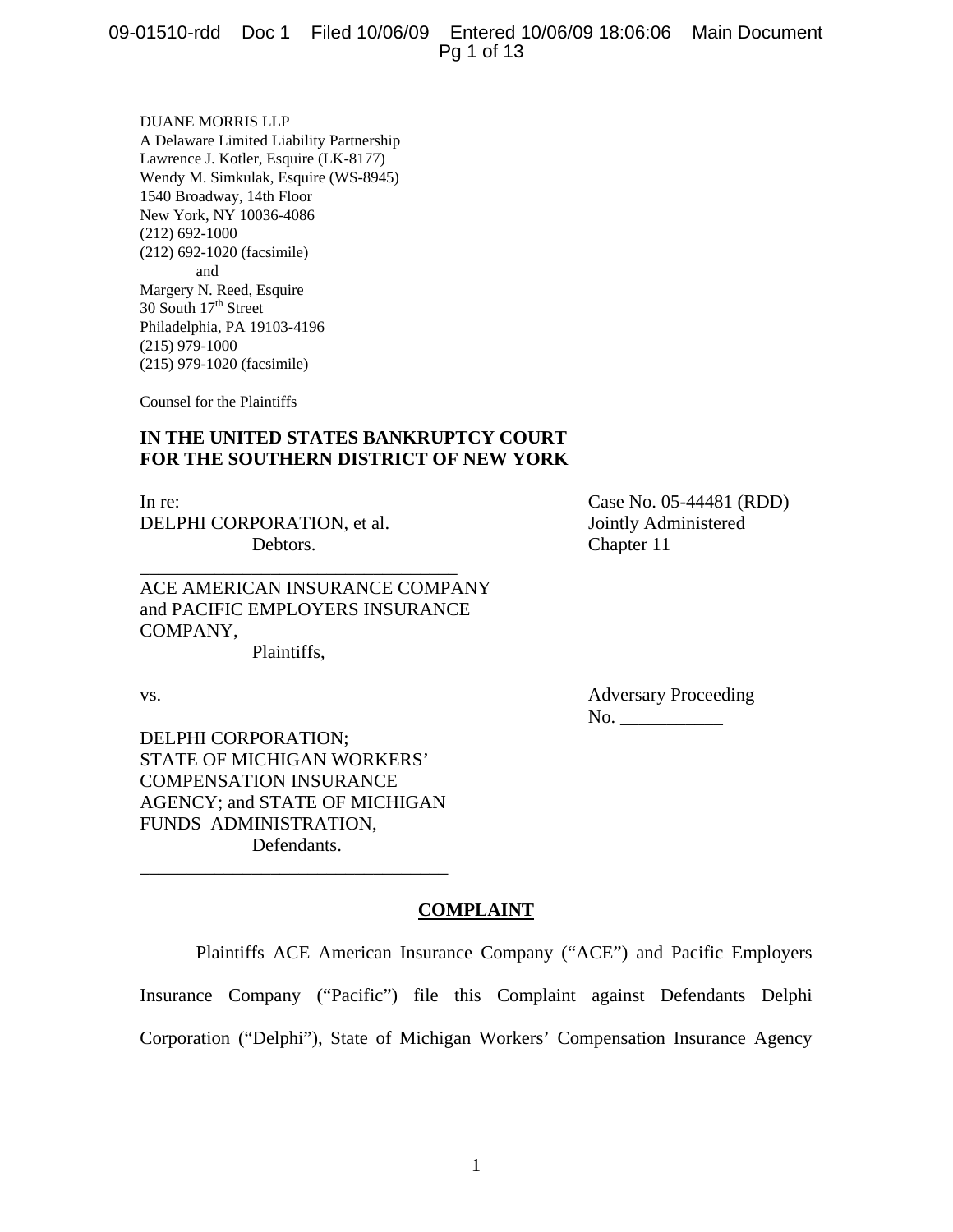### 09-01510-rdd Doc 1 Filed 10/06/09 Entered 10/06/09 18:06:06 Main Document Pg 2 of 13

(the "Agency"), and State of Michigan Funds Administration ("Funds Administration") as follows:

#### **NATURE OF THIS ACTION**

1. This is an action to confirm the scope of insurance coverage for workers' compensation claims under certain multi-state insurance policies -- the "Deductible Policies" as identified in paragraph 15 of this Complaint -- issued by ACE and/or Pacific to certain of the debtors and debtors in possession in this chapter 11 case (collectively, separately or in any combination, the "Debtors").

2. This action stems from underlying claims that have been filed or that may be filed with the Agency against Delphi seeking workers' compensation benefits (the "Underlying Self-Insured Michigan Workers' Compensation Claims"). These Underlying Self-Insured Michigan Workers' Compensation Claims were covered by Delphi as a self-insured employer and not by the Deductible Policies. Despite the fact that the Deductible Policies do not provide insurance coverage for these claims, and despite the fact that Delphi agrees that the Deductible Policies do not provide coverage for these claims, the Agency and Funds Administration have taken the improper position, including the filing of documents in this Court, which erroneously allege that ACE and/or Pacific are obligated to provide insurance coverage for the Underlying Self-Insured Michigan Workers' Compensation Claims under the Deductible Policies.

3. This action affects the Debtors' insurance policies that are integral to the Debtors' reorganization. The outcome of this action will have a material effect on the administration of substantial claims in the Debtors' estates at a critical time in the Debtors' plan process, including any distributions to be made under the plan.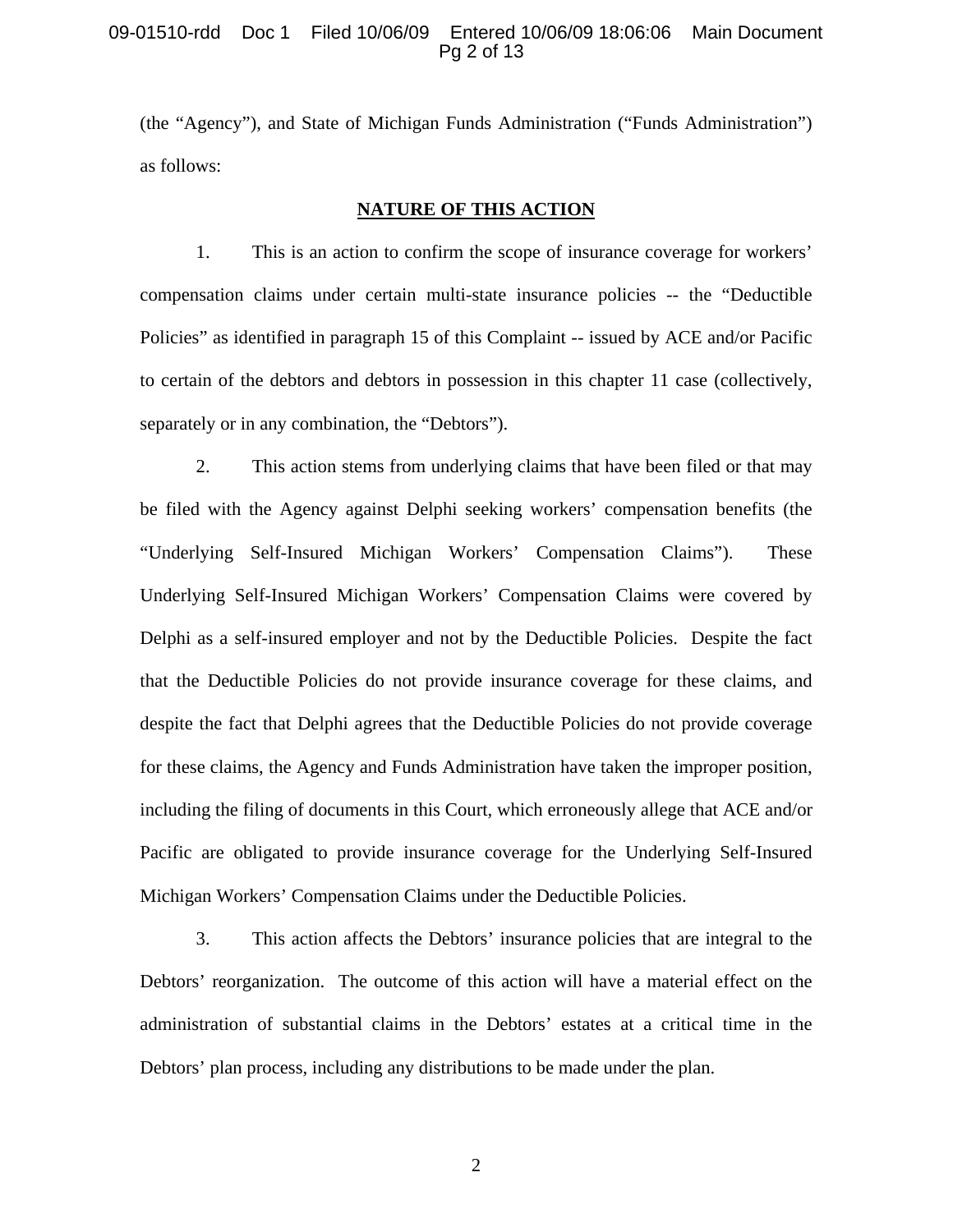### 09-01510-rdd Doc 1 Filed 10/06/09 Entered 10/06/09 18:06:06 Main Document Pg 3 of 13

4. ACE and Pacific therefore seek declaratory judgment of this actual controversy pursuant to 28 U.S.C. § 2201 *et. seq.* and Fed. R. Bankr. P. 7001. Alternatively, ACE and Pacific seek reformation of the Deductible Policies to reflect the mutual understanding and intent of the contracting parties.

#### **THE PARTIES**

5 ACE is a Pennsylvania corporation with its principal place of business in Pennsylvania and is authorized to do business in New York.

6. Pacific is a Pennsylvania corporation with its principal place of business in Pennsylvania and is authorized to do business in New York.

7. Delphi is a Delaware corporation, with its principal place of business in Michigan and is authorized to do business in New York.

8. The Agency is a governmental unit within the State of Michigan's Department of Energy, Labor & Economic Growth.

9. The Funds Administration is an entity created pursuant to Michigan statute, MICH. COMP. LAWS  $\S$  418.501 – 418.561, that consists of three State of Michigan funds: 1) the Second Injury Fund, 2) the Silicosis Dust Disease and Logging Industry Compensation Fund, and 3) the Self-Insurers' Security Fund.

10. On or about October 8, 2005, the Debtors filed for relief under chapter 11 of Title 11 of the United States Code (the "Bankruptcy Code") in this Court.

#### **JURISDICTION AND VENUE**

11. This Court has jurisdiction over this adversary proceeding pursuant to 28 U.S.C. § 1334 and § 157.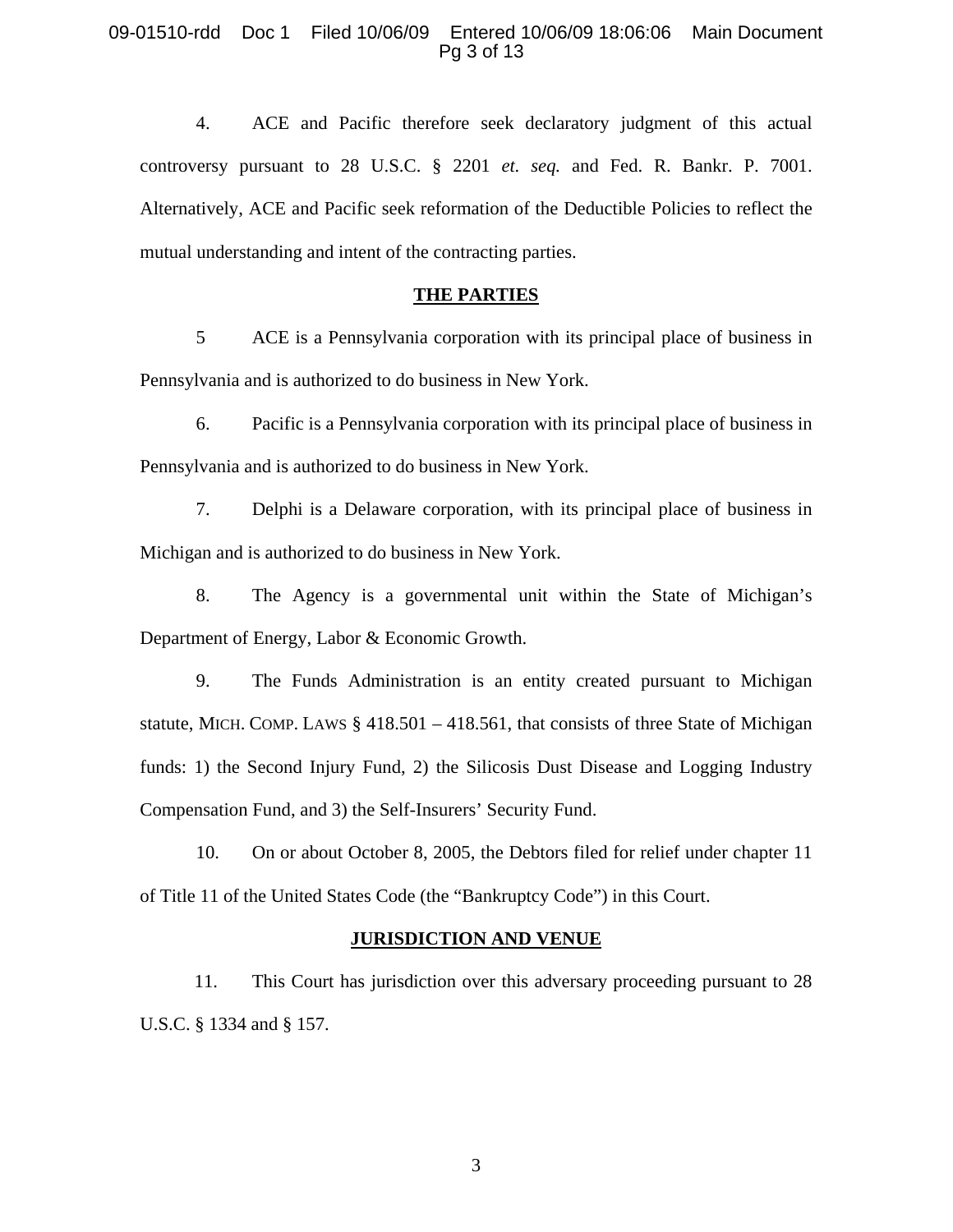## 09-01510-rdd Doc 1 Filed 10/06/09 Entered 10/06/09 18:06:06 Main Document Pg 4 of 13

12. This adversary proceeding is a core proceeding pursuant to 28 U.S.C. § 157(b)(2)**.** 

13. Venue is proper in this Court pursuant to 28 U.S.C. § 1409.

#### **INSURANCE POLICIES**

14. ACE issued Specific Excess Workers' Compensation and Employers Liability policies (the "Retention Policies"), each of which contains a substantial selfinsured retention, with excess insurance for the Underlying Self-Insured Michigan Workers' Compensation Claims as follows:

- a. Policy XWC 014001 for the period October 1, 2000 to October 1, 2001 for Delphi Automotive Systems Corporation, which subsequently changed its name to Delphi;
- b. Policy XWC 014112 for the period October 1, 2001 to October 1, 2002 for Delphi Automotive Systems Corporation, which subsequently changed its name to Delphi;
- c. Policy XWC 014256 for the period October 1, 2002 to October 1, 2003 for Delphi;
- d. Policy WCU 014493 for the period October 1, 2003 to October 1, 2004 for Delphi;
- e. Policy WCU C43989613 for the period October 1, 2004 to October 1, 2005 for Delphi;
- f. Policy WCU C44333843 for the period October 1, 2005 to October 1, 2006 for Delphi;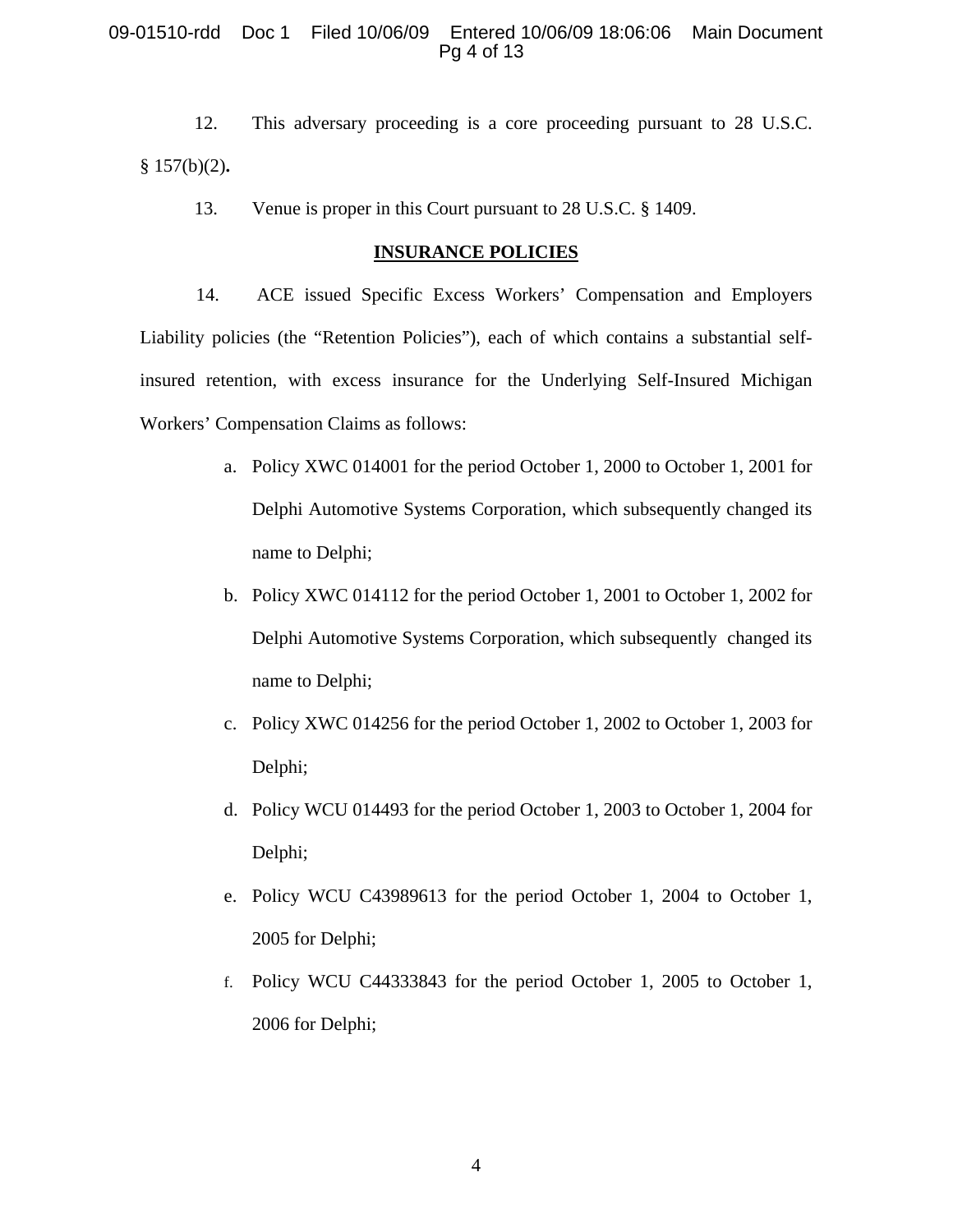### 09-01510-rdd Doc 1 Filed 10/06/09 Entered 10/06/09 18:06:06 Main Document Pg 5 of 13

- g. Policy WCU C44442498 for the period October 1, 2006 to October 1, 2007 for Delphi, Delphi Automotive Systems Human Resources, LLC, and Delphi Automotive Systems Services, LLC;
- h. Policy WCU C44473008 for the period October 1, 2007 to October 1, 2008 for Delphi, Delphi Automotive Systems Human Resources, LLC, Delphi Automotive Systems Services, LLC, and Delphi Automotive Systems, LLC;
- i. Policy WCU C42850135 for the period October 1, 2008 to October 1, 2009 for Delphi, Delphi Automotive Systems Human Resources, LLC, Delphi Automotive Systems Services, LLC, and Delphi Automotive Systems, LLC.

15. ACE or Pacific issued Workers' Compensation and Employers Liability policies (the "Deductible Policies") that are applicable to certain workers' compensation claims arising in Michigan against certain of the Debtors, but are not applicable to any of the Underlying Self-Insured Michigan Workers' Compensation Claims against Delphi, each of which contains a substantial deductible, as follows:

- a. Policy WLR C43013038 for the period October 1, 2000 to October 1, 2001 (Pacific);
- b. Policy WLR C43111449 for the period October 1, 2001 to October 1, 2002 (Pacific);
- c. Policy WLR C43111322 for the period October 1, 2001 to October 1, 2002 (Pacific);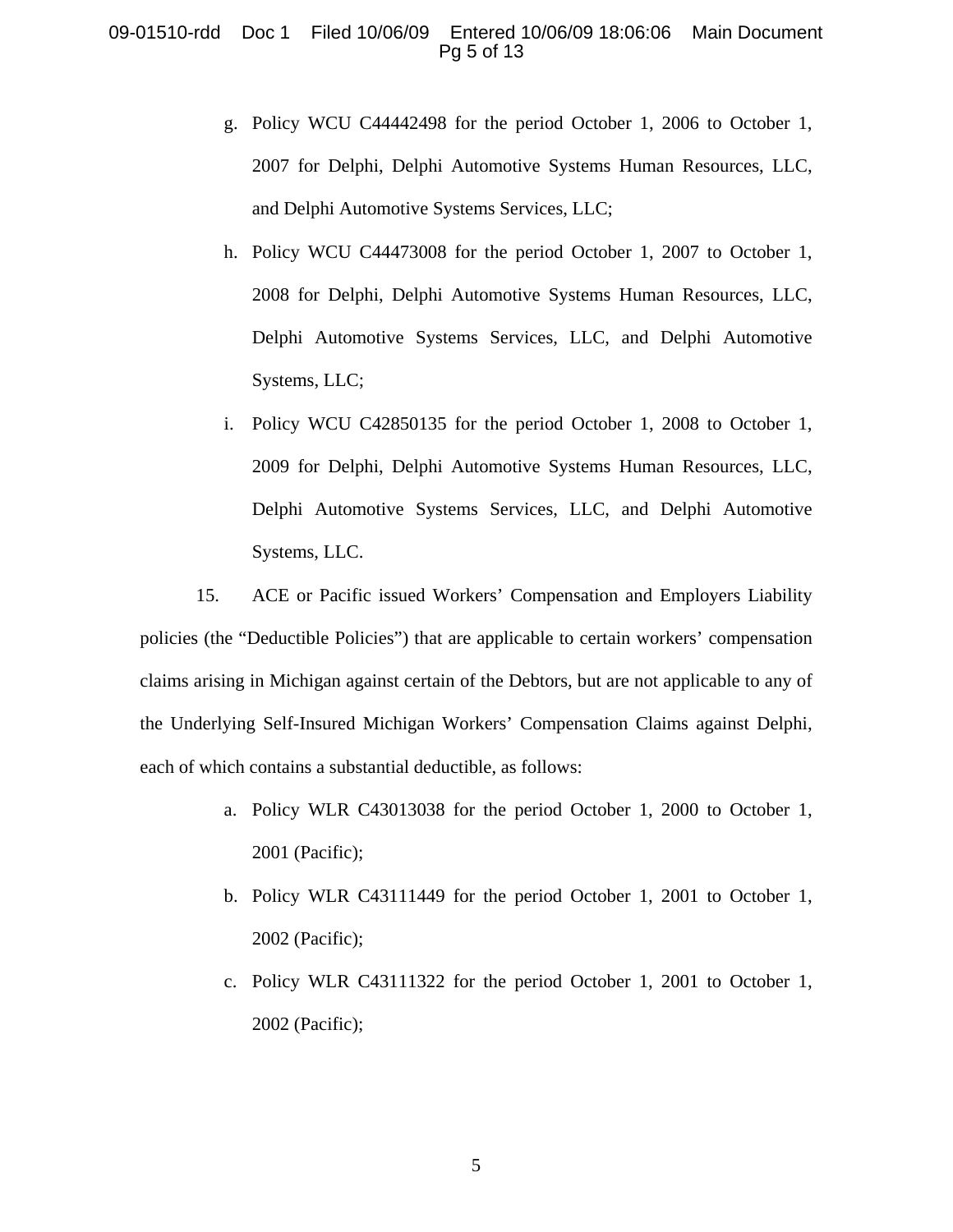### 09-01510-rdd Doc 1 Filed 10/06/09 Entered 10/06/09 18:06:06 Main Document Pg 6 of 13

- d. Policy WLR C43535067 for the period October 1, 2003 to October 1, 2004 (ACE);
- e. Policy WLR C43988943 for the period October 1, 2004 to October 1, 2005 (ACE);
- f. Policy WLR C44333855 for the period October 1, 2005 to October 1, 2006 (ACE);
- g. Policy WLR C44442474 for the period October 1, 2006 to October 1, 2007 (ACE);
- h. Policy WLR C44473124 for the period October 1, 2007 to October 1, 2008 (ACE);
- i. Policy WLR C42850263 for the period October 1, 2008 to October 1, 2009 (ACE).

 16. The Deductible Policies are applicable to certain workers' compensation claims against certain of the Debtors that had not been approved by the Agency as selfinsured employers. For workers' compensation claims arising in Michigan, the Deductible Policies' premiums were calculated and paid based on payroll information for those Debtors, not payroll information for Delphi.

17. Delphi had the authority to act on behalf of the Debtors to negotiate and bind coverage under the Deductible Policies on their behalf.

18. The Retention Policies and the Deductible Policies are not attached to this Complaint due to their voluminous size, but upon information and belief the Debtors possess the Retention Policies and the Deductible Policies. ACE and Pacific will provide copies of the Retention Policies and Deductible Policies to the Court or other parties as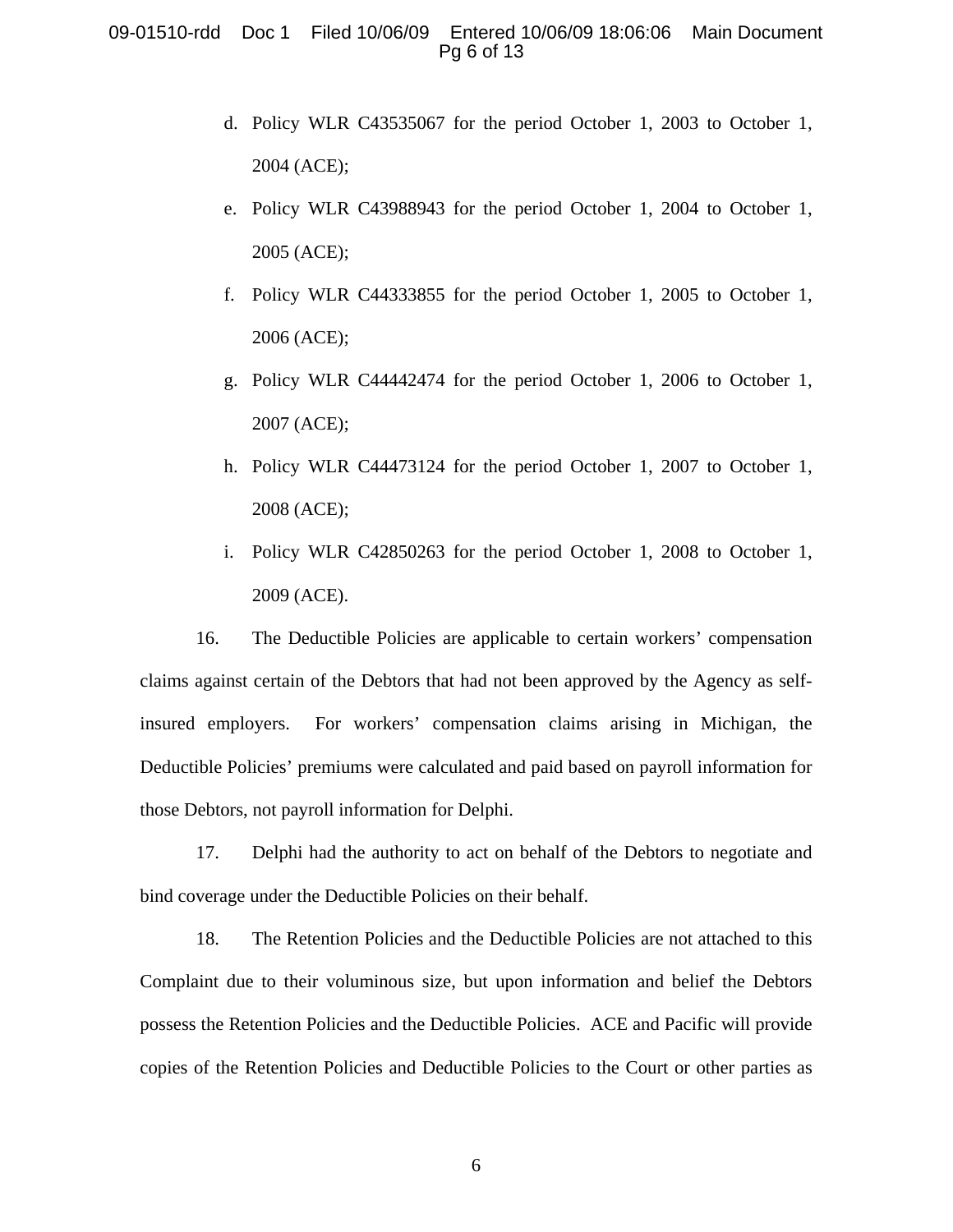#### 09-01510-rdd Doc 1 Filed 10/06/09 Entered 10/06/09 18:06:06 Main Document Pg 7 of 13

necessary for these proceedings or upon request. ACE and Pacific incorporate the Retention Policies and the Deductible Policies in their entirety as if attached as an exhibit or as if fully stated herein.

#### **THE AGENCY'S APPROVAL OF DELPHI AS A SELF-INSURED EMPLOYER**

 19. In Michigan, an employer may satisfy its mandatory obligations under Michigan's Workers' Compensation Disability Act, MICH. COMP. LAWS § 418.101, *et seq.*, by acquiring the Agency's authority to be a self-insurer.

20. From 1999 to the present, Delphi (including under its prior name, Delphi Automotive Systems Corporation) has annually applied for and been approved by the Agency as a self-insured employer for Michigan workers' compensation claims.

21. The Agency may require a self-insured employer to furnish security such as a surety bond or a letter of credit to secure its workers' compensation obligations. Mich. Comp. Laws  $\S$  418.641(1)(a); Mich. Admin. Code R. 408.43. Upon information and belief, the Agency has never required any such security from Delphi to secure its workers' compensation obligations, either before or after the Debtors initiated this Chapter 11 proceeding.

22. Since 1999, workers' compensation claims against Delphi in Michigan were defended, covered, and paid by Delphi as a self-insured employer and not by ACE or Pacific under the Deductible Policies, and since the filing of this Chapter 11 proceeding Delphi has continued to pay the Underlying Self-Insured Michigan Workers' Compensation Claims against it as a self-insured employer with the consent and approval of this Court, and with the full knowledge of the Agency and the Funds Administration.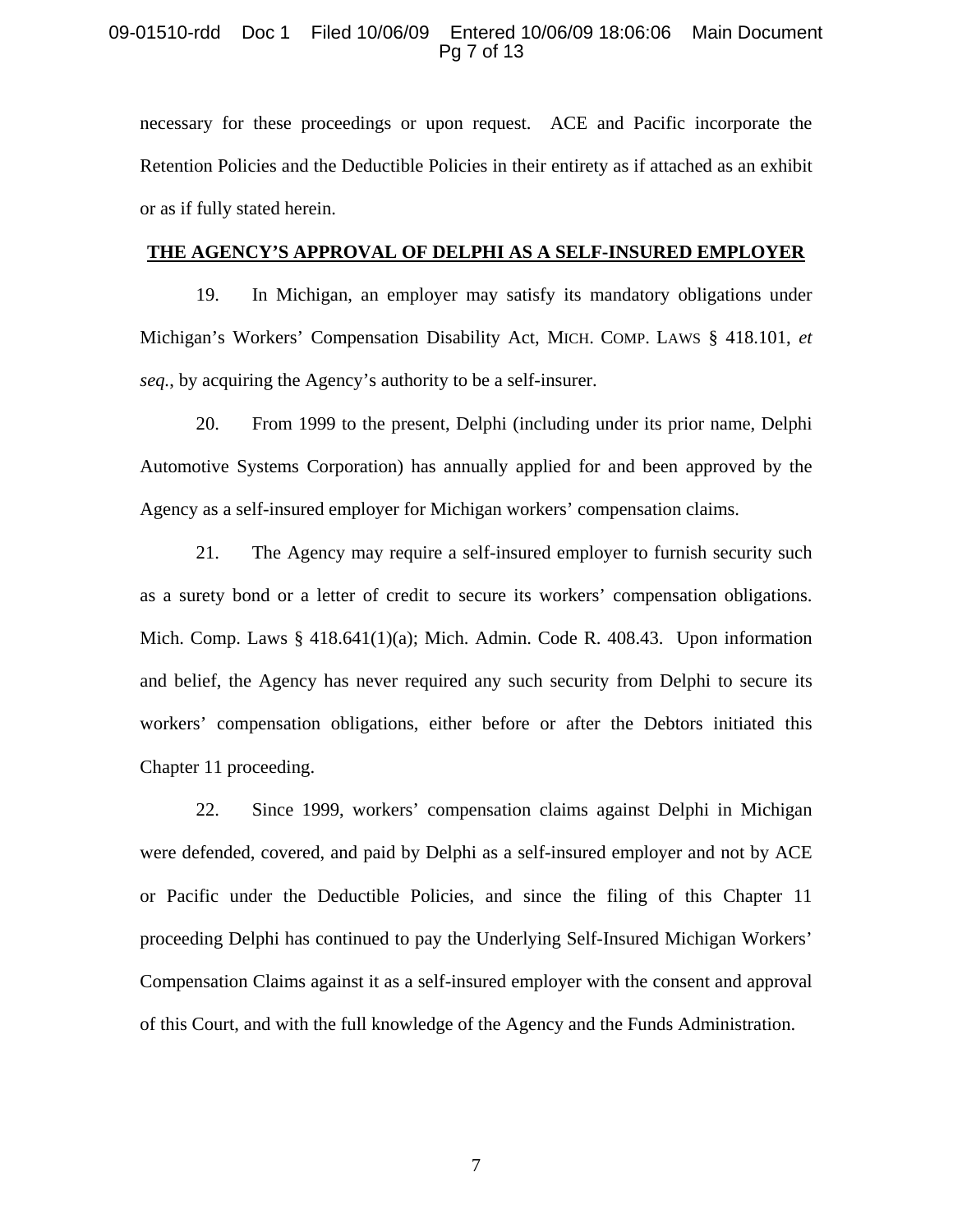#### 09-01510-rdd Doc 1 Filed 10/06/09 Entered 10/06/09 18:06:06 Main Document Pg 8 of 13

23. Consistent with the Agency's approval of Delphi as a self-insured employer, Delphi represented to ACE and Pacific that it was and is self-insured for the Underlying Self-Insured Michigan Workers' Compensation Claims.

24. ACE and Pacific relied upon the Agency's approval of Delphi as a selfinsured employer and Delphi's representations that it is self-insured for the Underlying Self-Insured Michigan Workers' Compensation Claims when they issued and calculated the premiums for the Retention Policies and the Deductible Policies.

#### **PRIOR RELEVANT PROCEEDINGS IN THIS COURT**

25. On or about July 14, 2009, the Agency and the Funds Administration filed a Limited Objection to Debtors' (A) Supplement to Motion for Order (I) Approving Modifications to Debtors' First Amended Plan of Reorganization (as Modified) and Related Disclosures and Voting Procedures (II) Setting Final Hearing Date to Consider Modifications to Confirmed First Amended Plan of Reorganization and (B) Request to Set Administrative Expense Claims Bar Date and Alternative Sale Hearing Date (the "Limited Objection") (Docket no. 18264).

26. The Limited Objection stated: "the Debtors have been self-insured in Michigan since 1999 and until filing of their Motion have assured the Agency in writing that it would continue to meet its Michigan workers' compensation obligations in order to maintain that self-insured status."

27. The Limited Objection stated: "The Agency and Funds [Administration], however, need to ensure that Debtors' injured workers have a continued source of payment to compensate them for their injuries and to protect Michigan's self-insured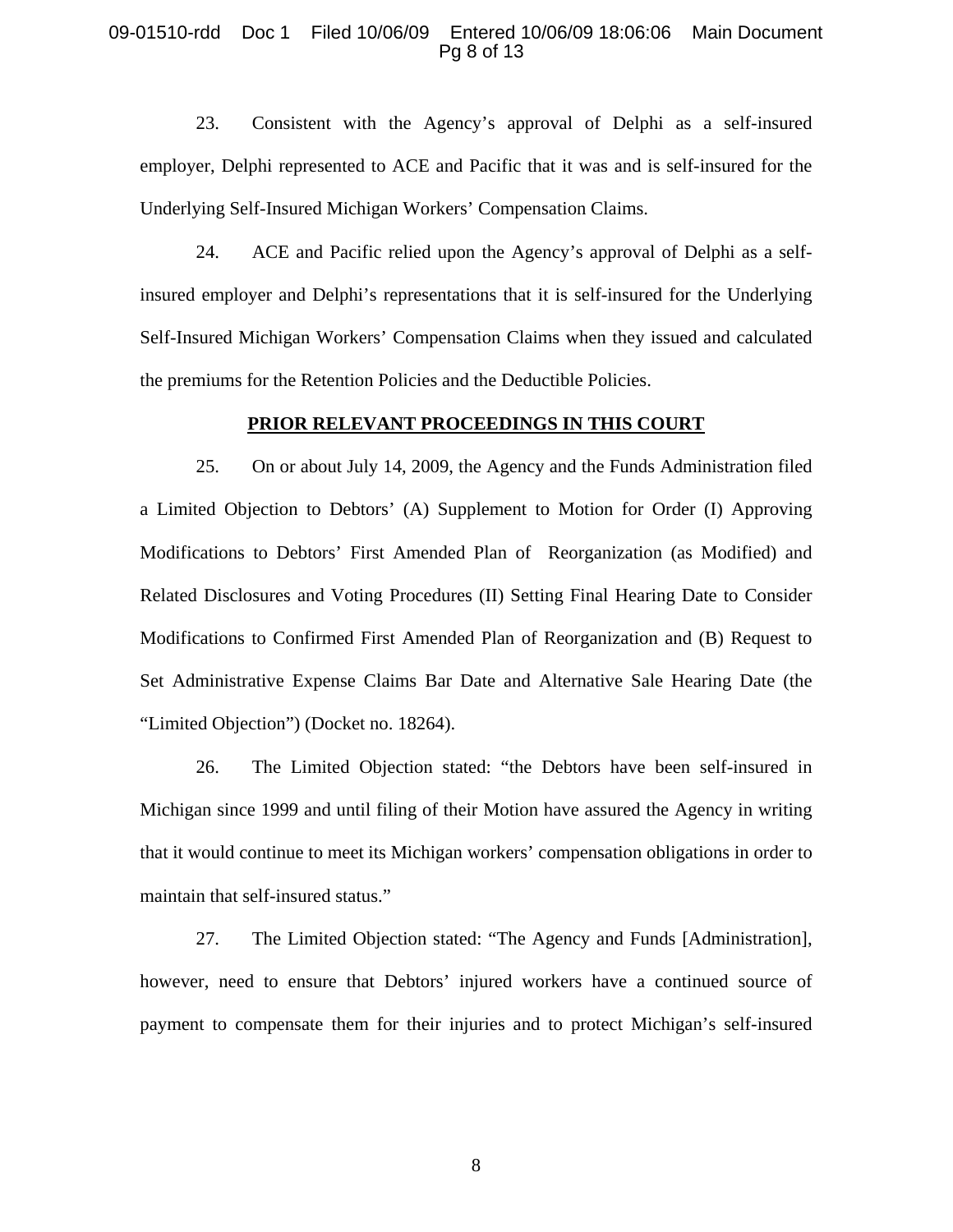### 09-01510-rdd Doc 1 Filed 10/06/09 Entered 10/06/09 18:06:06 Main Document Pg 9 of 13

program for the benefit of all other Michigan self-insured employers and their employees."

28. In the Limited Objection, the Agency and the Funds Administration sought a sufficient commitment that the Debtors' purchaser(s) will assume the Underlying Self-Insured Michigan workers' compensation claims or that the Debtors' workers' compensation obligations will be otherwise satisfied.

29. The Limited Objection further stated:

The Agency discovered in the last week the existence of workers' compensation insurance coverage for Delphi's Michigan operations between October 1, 2000 through September 30, 2002 and October 1, 2003 through the date of this filing. The Agency will be providing notice to Pacific Employers Insurance Company and Ace American Insurance Company of their responsibility for these dates of coverage. If these insurance companies challenge the Agency's finding then Delphi and the potential Purchasers will remain responsible for the statutory benefits due to Michigan injured workers.

 30. On or about July 14, 2009, the Funds Administration filed an Administrative Expense Claim Form against the Debtors.

 31. On or about July 14, 2009, the Michigan Self-Insurers' Security Fund (one of the funds included in the Funds Administration) filed an Administrative Expense Claim Form against the Debtors.

 32. On or about July 29, 2009, the Michigan Self-Insurers' Security Fund filed two Proofs of Claim against the Debtors.

#### **COMMUNICATIONS TO ACE AND PACIFIC FROM THE AGENCY**

 33. On or about July 15, 2009, the Director of the Agency, on behalf of the Agency, sent a letter to ACE erroneously concluding that the Agency's records "show that Delphi Automotive Systems Corporation and Delphi Corporation have been insured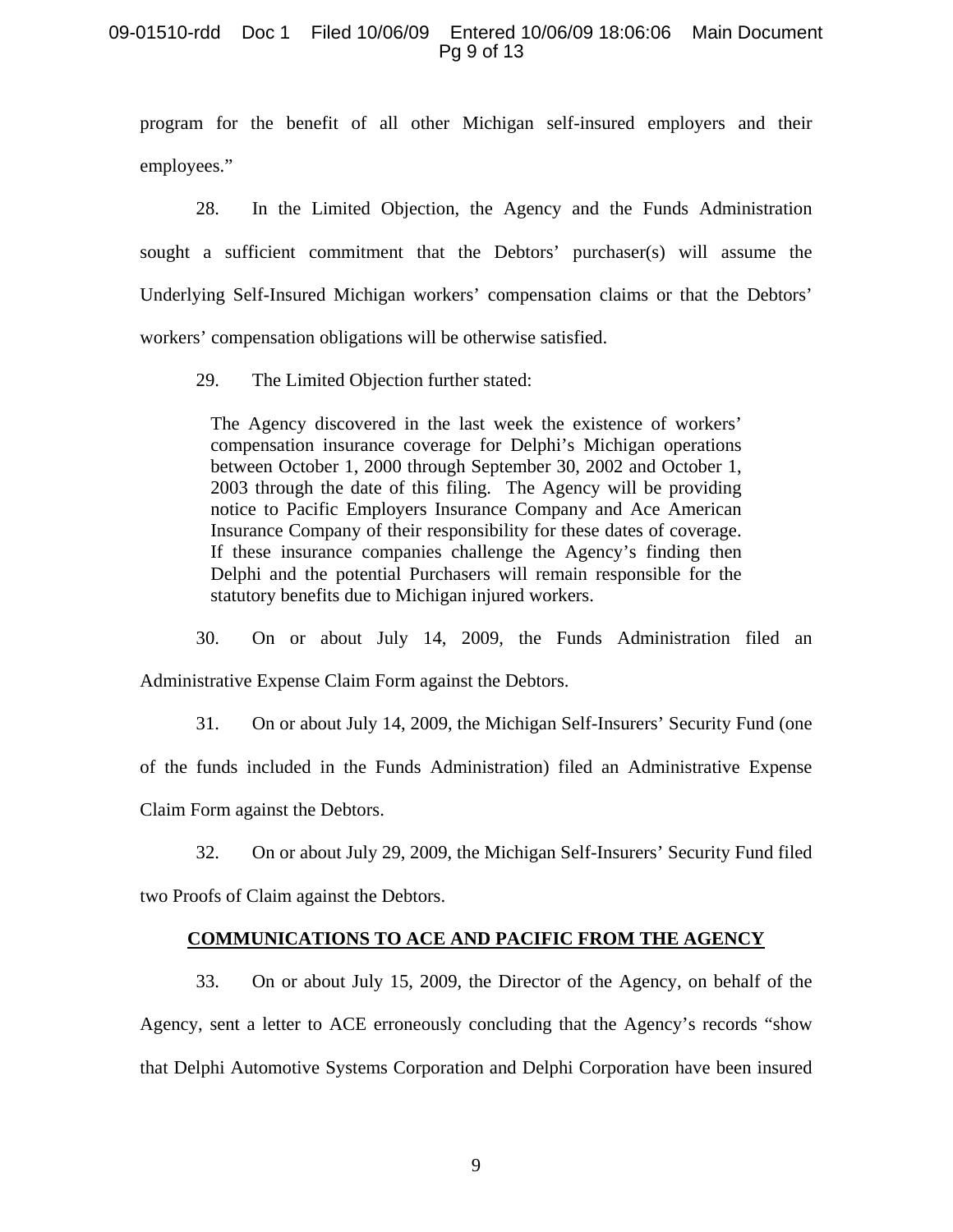### 09-01510-rdd Doc 1 Filed 10/06/09 Entered 10/06/09 18:06:06 Main Document Pg 10 of 13

for all workers' compensation liability in Michigan with members of the ACE Limited group [sic], specifically Pacific Employers Insurance Company and Ace American Insurance Company." Based on this erroneous conclusion, which is also contrary to the Agency's long-standing approval of Delphi as a self-insured employer for workers' compensation claims against it, the letter further states that "[t]he Agency will notify one or both of these carriers of claims within the indicated coverage periods."

34. In August 2009, ACE and Pacific began receiving notices (collectively, the "Notices") of workers' compensation hearings for numerous Underlying Self-Insured Michigan Workers' Compensation Claims, which are not covered by the Deductible Policies, but instead are only covered by Delphi as an authorized self-insured employer.

35. Upon information and belief, the Agency and/or the Funds Administration have caused these Notices to be sent to ACE and Pacific even though there is no contractual, legal or other basis for the Agency and/or the Funds Administration to serve such Notices on ACE or Pacific.

## **COUNT I – DECLARATORY JUDGMENT OF NO COVERAGE UNDER THE DEDUCTIBLE POLICIES FOR THE UNDERLYING SELF-INSURED MICHIGAN WORKERS' COMPENSATION CLAIMS**

 36. ACE and Pacific incorporate by reference the preceding paragraphs as though fully set forth in this Count I.

37. ACE and Pacific seek a declaration from this Court that the Deductible Policies do not afford coverage for the Underlying Self-Insured Michigan Workers' Compensation Claims against Delphi. Rather, the Deductible Policies only provide insurance coverage for workers' compensation claims arising in Michigan against certain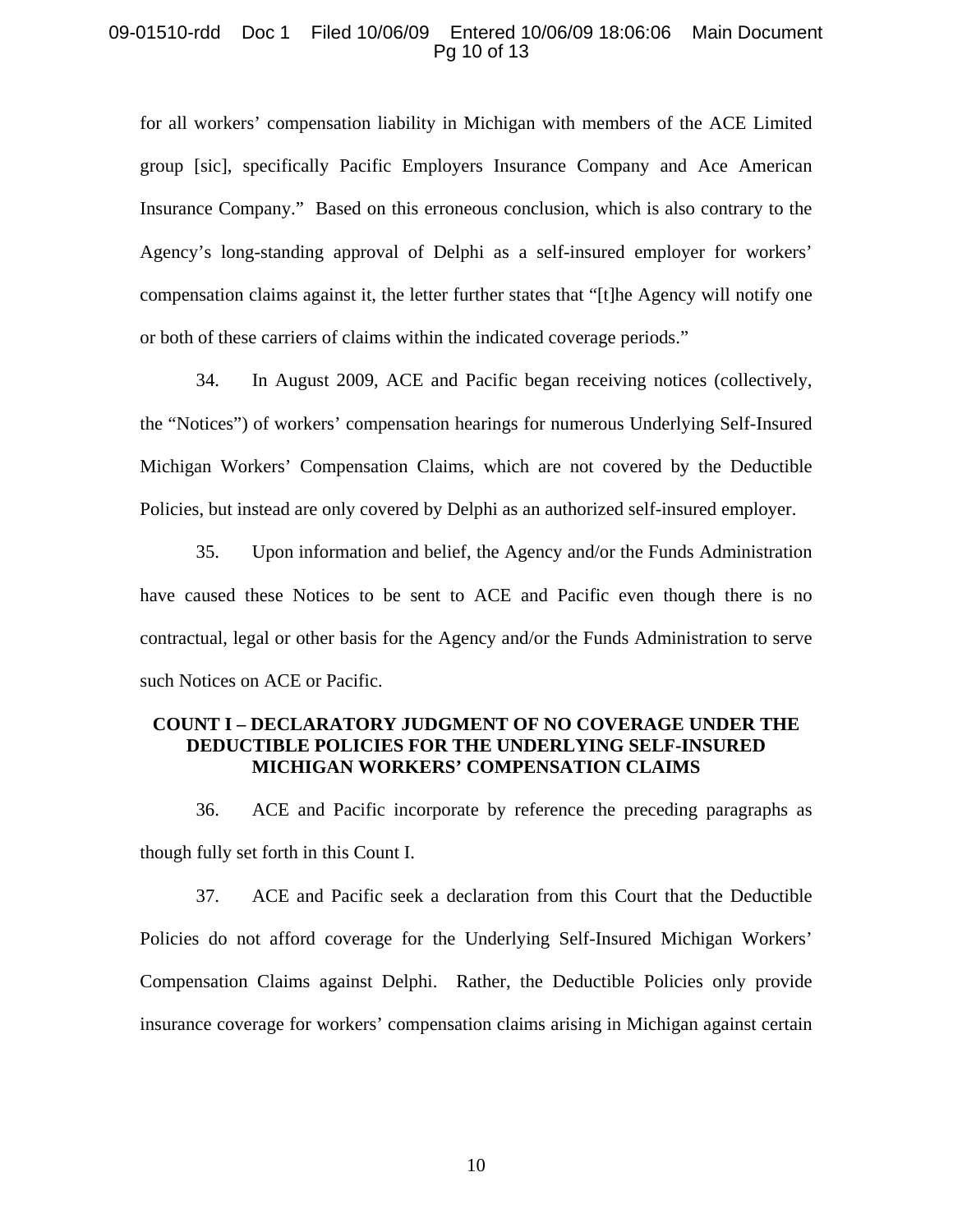### 09-01510-rdd Doc 1 Filed 10/06/09 Entered 10/06/09 18:06:06 Main Document Pg 11 of 13

subsidiaries or divisions of Delphi that were not approved by the Agency as self-insured employers.

38. The Deductible Policies do not provide insurance coverage for selfinsured workers' compensation claims, *i.e.*, claims covered by the Retention Policies (which are subject to the applicable self-insured retentions).

39. Accordingly, ACE and Pacific have no insurance coverage obligations to Delphi with respect to the Underlying Self-Insured Michigan Workers' Compensation Claims under the Deductible Policies.

40. ACE and Pacific reserve and rely upon all policy terms, definitions, exclusions, conditions, and endorsements that potentially limit or preclude insurance coverage for the Underlying Self-Insured Michigan Workers' Compensation Claims under the Deductible Policies.

# **COUNT II – DECLARATORY JUDGMENT OF EXCESS COVERAGE ONLY UNDER THE RETENTION POLICIES AS TO THE UNDERLYING SELF-INSURED MICHIGAN WORKERS' COMPENSATION CLAIMS**

41. ACE and Pacific incorporate by reference the preceding paragraphs as though fully set forth in this Count II.

 42. The Retention Policies provide certain excess insurance coverage to Delphi for the Underlying Self-Insured Michigan Workers' Compensation Claims.

 43. The Retention Policies only provide such insurance coverage in excess of the Retention Policies' applicable self-insured retentions.

44. ACE and Pacific reserve and rely upon all policy terms, definitions, exclusions, conditions, and endorsements that potentially limit or preclude insurance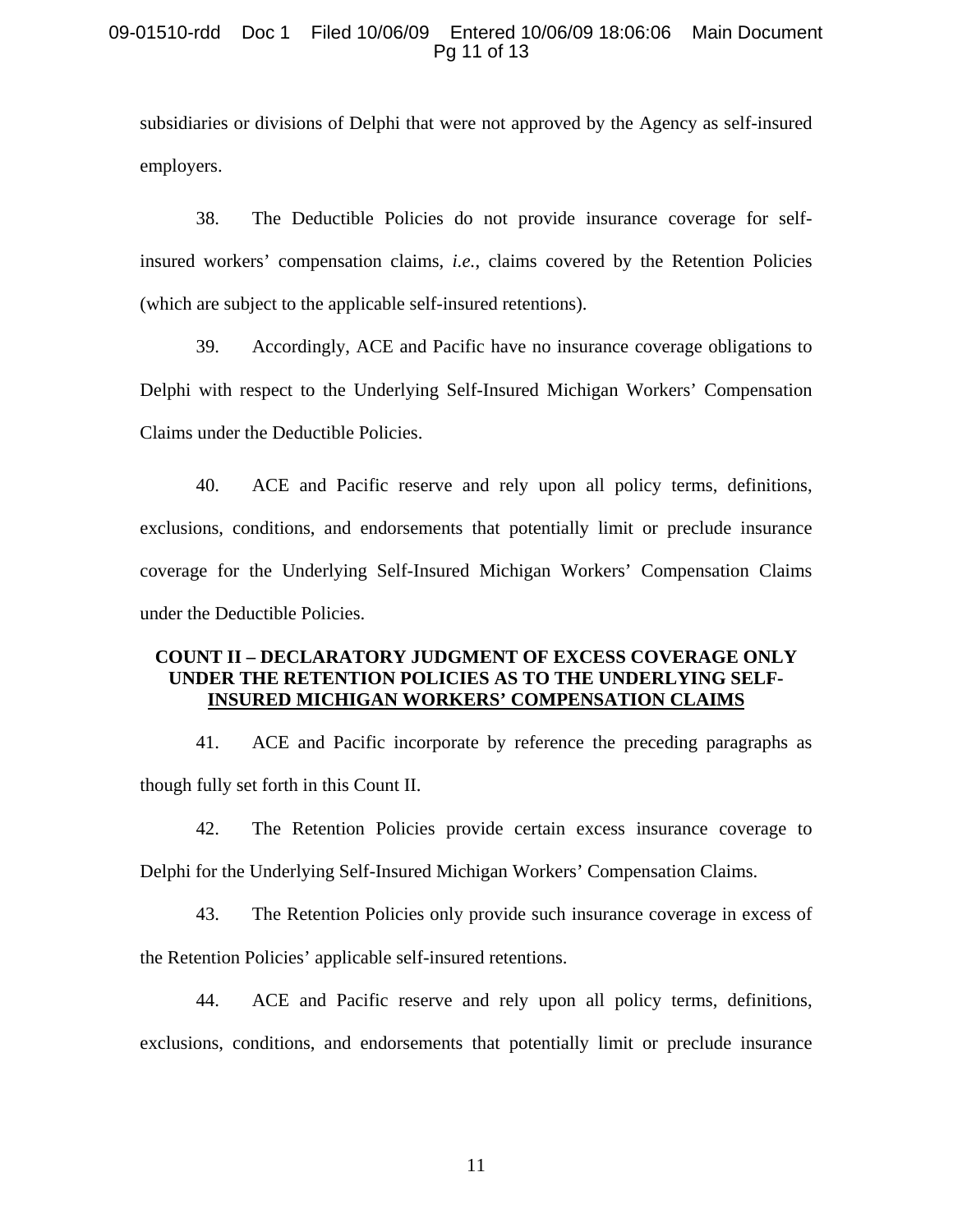# 09-01510-rdd Doc 1 Filed 10/06/09 Entered 10/06/09 18:06:06 Main Document Pg 12 of 13

coverage for the Underlying Self-Insured Michigan Workers' Compensation Claims under the Retention Policies.

### **COUNT III - REFORMATION**

45. ACE and Pacific incorporate by reference the preceding paragraphs as though fully set forth in this Count III.

46 If the Deductible Policies (or any of them) are somehow determined to provide insurance coverage to Delphi for the Underlying Self-Insured Michigan Workers' Compensation Claims, the Deductible Polices do so inadvertently through the mistake of the scrivener and/or mutual mistake of ACE or Pacific and Delphi, and therefore the Deductible Policies must be reformed to reflect the mutual understanding and intent of the parties thereto.

# **REQUEST FOR RELIEF**

WHEREFORE, ACE and Pacific respectfully request and pray for the following relief:

- a. A declaration that ACE and Pacific owe no duty to defend Delphi under the Deductible Policies for the Underlying Self-Insured Michigan Workers' Compensation Claims;
- b. A declaration that ACE and Pacific owe no duty to provide insurance to Delphi under the Deductible Policies for the Underlying Self-Insured Michigan Workers' Compensation Claims;
- c. A declaration that ACE owes no duty to defend any insured under the Retention Policies for the Underlying Self-Insured Michigan Workers' Compensation Claims;
- d. A declaration that ACE owes no duty to provide insurance under the Retention Policies until the applicable retentions are exceeded;